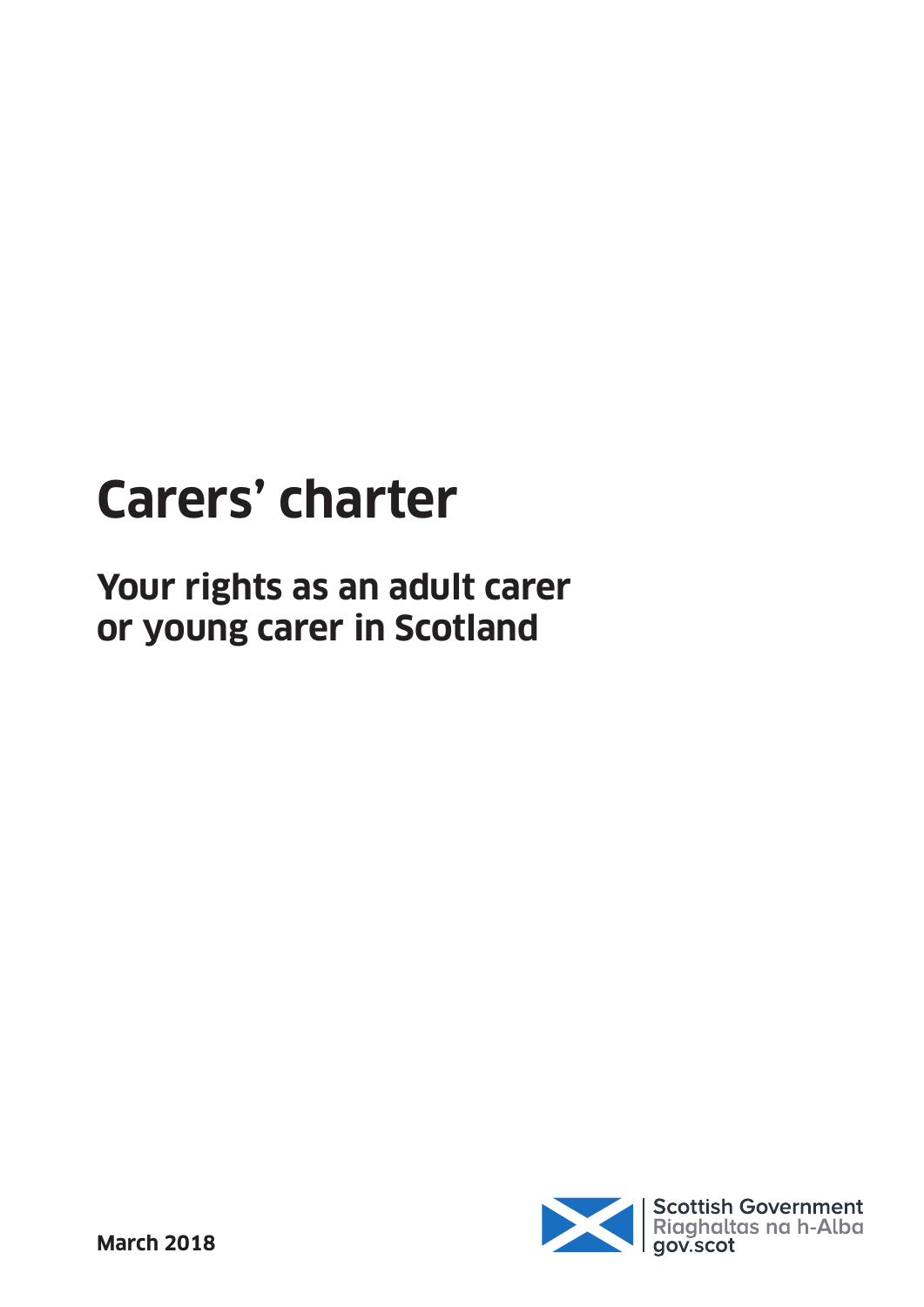

## **Contents**

| <b>Introduction</b>                     | - page 3      |
|-----------------------------------------|---------------|
| 1: Am I a carer?                        | - page 4      |
| 2: Adult carer support plan             | - page 5      |
| 3: Young carer statement                | - page 6      |
| 4: Support as a carer                   | - page 8      |
| <b>5: Carer involvement in services</b> | - page 9      |
| 6: Hospital discharge                   | $-$ page $11$ |
| <b>Glossary</b>                         | - page 12     |
| <b>Contacts</b>                         | - page 13     |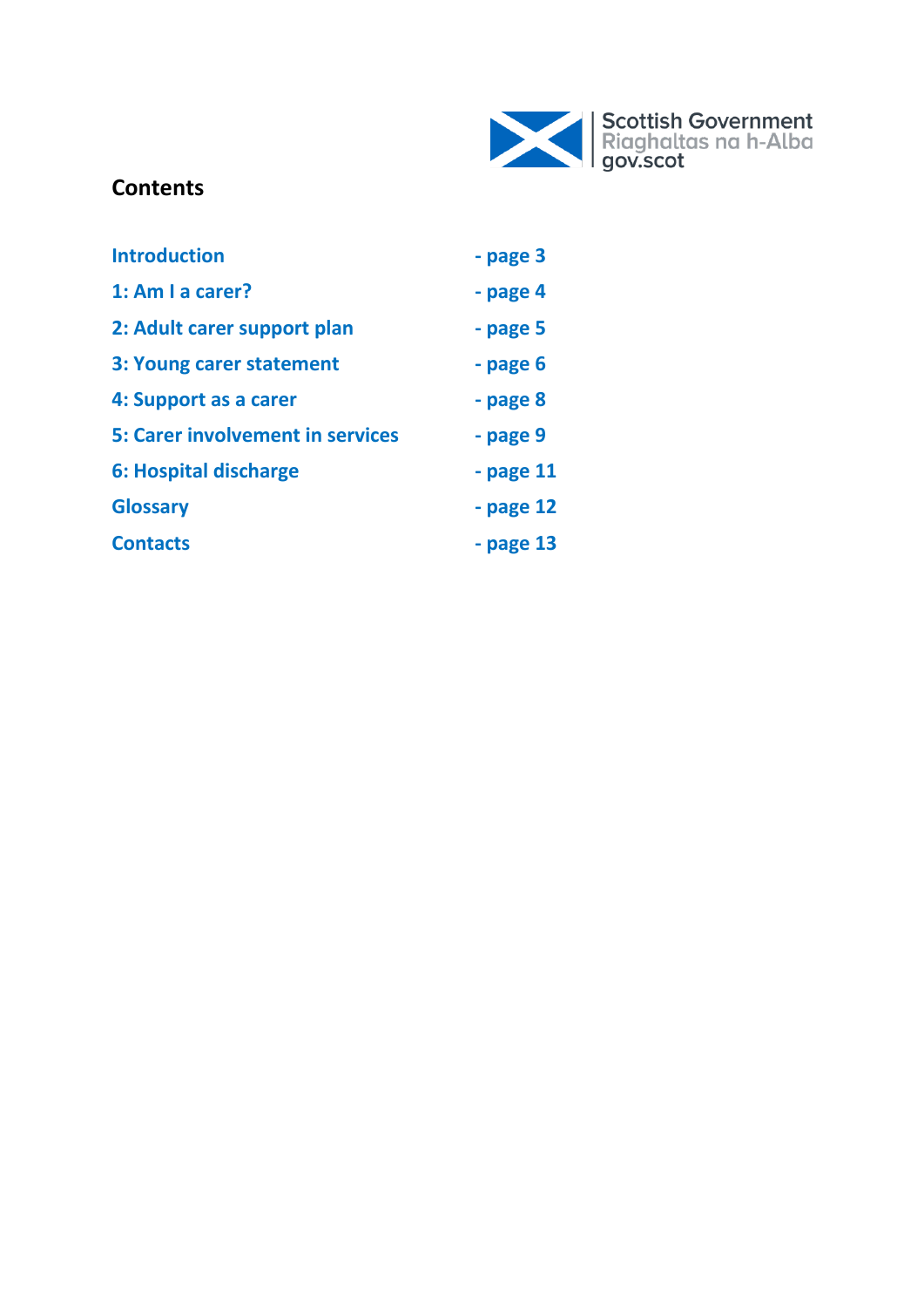## **Introduction**

The Carers (Scotland) Act 2016<sup>1</sup> (the Act) takes effect from 1 April 2018.

The Act extends and enhances the rights of carers in Scotland to help improve their health and wellbeing, so that they can continue to care, if they so wish, and have a life alongside caring.

As required by section 36 of the Act the Scottish Ministers have prepared this Carers' charter, setting out the rights of carers in or under the Act.

The Act also requires local authorities to have a local information and advice service for carers. These services must provide information and advice about a number of things relevant to carers, including the carers' rights set out in the Carers' charter.

 1 <http://www.legislation.gov.uk/asp/2016/9/contents>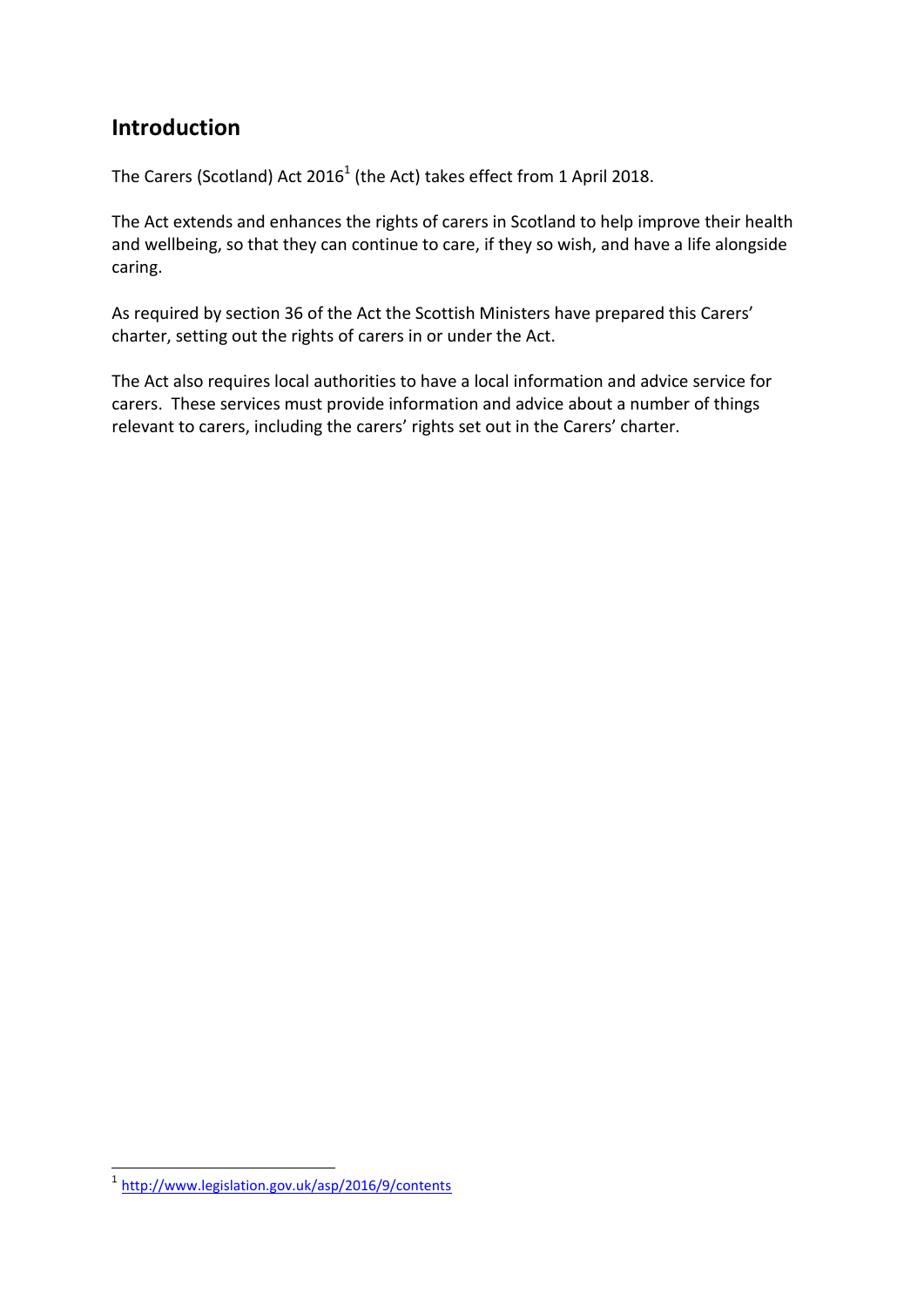## **1: Am I a carer?**

#### **Meaning of carer**

You are a 'carer' if you provide (or intend to provide) care for another person – but *not*:-

- **F** if this is **only** because of that person's age (where they are under 18); or
- $\blacksquare$  if you are caring because you have a contract or as voluntary work.

The previous definition for being identified as a 'carer' does not apply. You can be caring for someone for any number of hours. You do not need to be providing a substantial amount of care for someone on a regular basis.

#### **Meaning of young carer**

You are a 'young carer' if you are a carer (as above) and are also :

- under the age of 18; or
- 18 or over, but still attending school.

#### **Meaning of adult carer**

You are an 'adult carer' if you meet the criteria for a carer above and are aged 18 or over, and not attending school.

#### **Kinship carers**

A kinship carer (usually a relative or close friend looking after a child in place of their parents) can be a carer under the Act, even where they have a kinship carer agreement with the local authority. This is only for kinship carers who meet the other requirements of the meaning of 'carer' above, so not where the care is simply because of the child's age.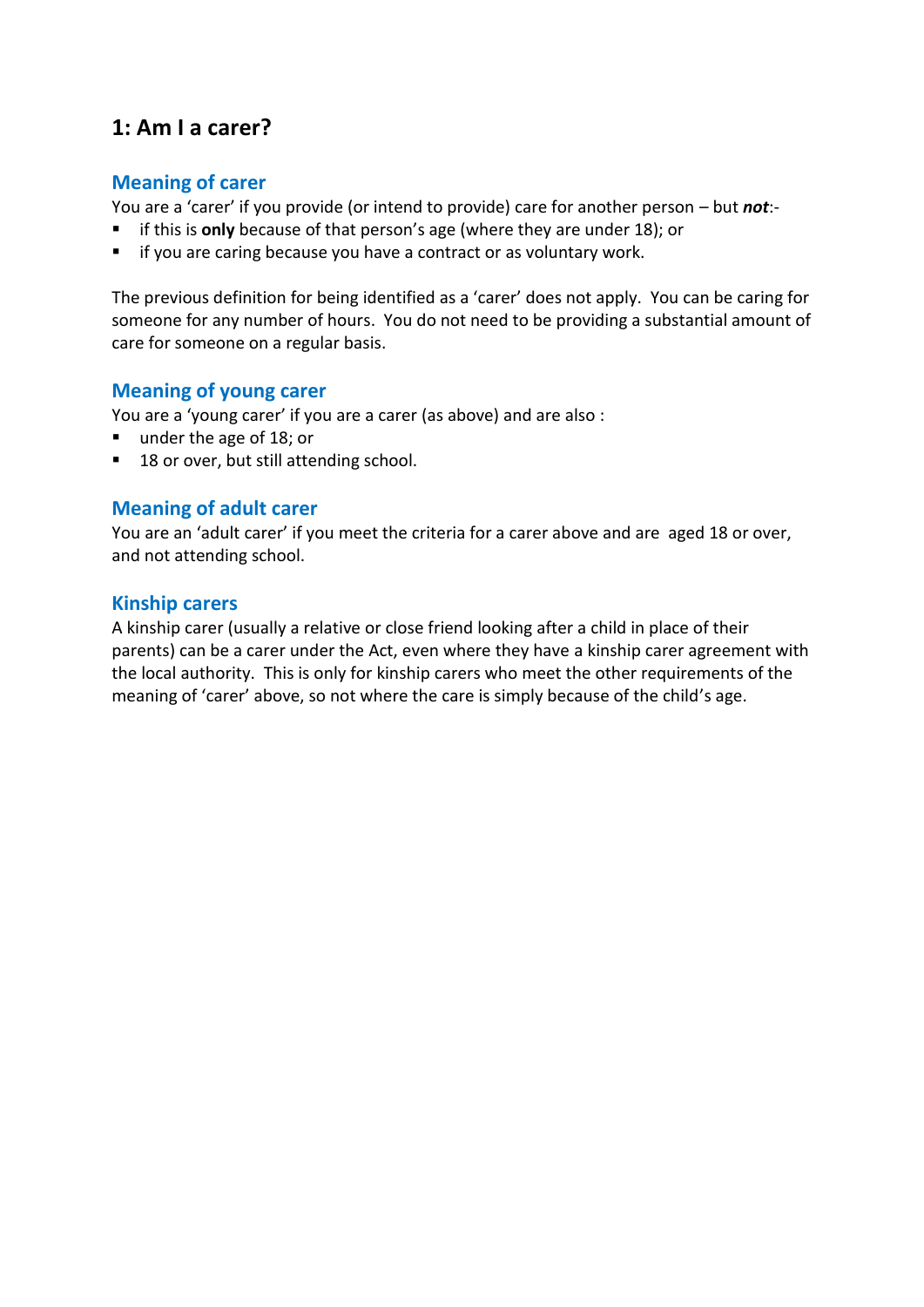## **2: Adult carer support plan**

### **Adult carers have a right to an 'adult carer support plan'**

The responsible local authority must offer an adult carer support plan to anyone they identify as an adult carer. They must prepare an adult carer support plan for anyone who accepts this offer.

They must also prepare an adult carer support plan for anyone who meets the definition of an adult carer if that person requests one.

#### **What is an adult carer support plan?**

The adult carer support plan will contain a variety of information about your own circumstances and caring role. It must contain information about:-

- the nature and extent of the care provided and the impact on your wellbeing and dayto-day life;
- the extent to which you are able and willing to provide care;
- emergency and future care planning, including any arrangements that are in place;
- what 'personal outcomes' matter to you in order to help you carry out your caring responsibilities, to have a life alongside caring, and to improve your own health and wellbeing;
- support available to you if you live in a different local authority are from the person you care for;
- whether support should be provided as a break from caring;
- support available to you locally;
- **n** any support which the responsible local authority intends to provide to you; and
- the circumstances in which your adult carer support plan is to be reviewed.

#### **Who is responsible?**

The local authority<sup>2</sup> where the person you are caring for lives is responsible for offering you an adult carer support plan. They will agree with you when and how the adult carer support plan conversation is to take place. In some areas, the local authority may decide to arrange this through another organisation such as a local carers centre.

The local authority responsible for your adult carer support plan will normally provide a copy of the plan to you and any other person you request, unless there is a reason that the local authority decides this would not be appropriate. For example, it might not be considered appropriate (or there may not be consent) to provide sensitive medical information about the person you care for to a third party.

 2 In many cases this will be a duty for the Integration Authority – see Glossary.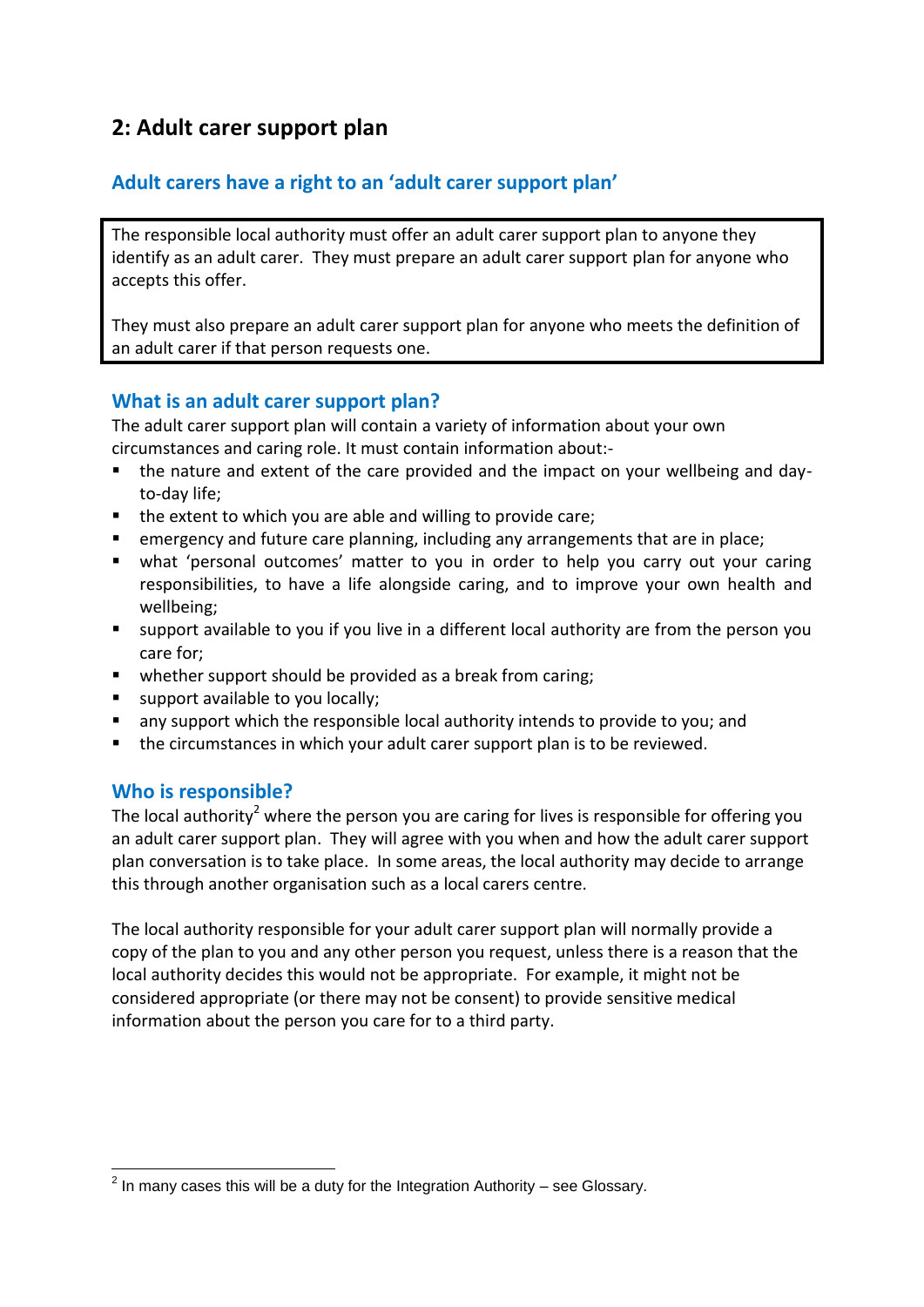## **3: Young Carer Statement**

#### **Young carers have a right to a 'young carer statement'**

The responsible authority must offer a young carer statement to anyone they identify as a young carer. They must prepare a young carer statement for anyone who accepts this offer.

They must also prepare a young carer statement for anyone who meets the definition of young carer if the young carer requests one.

#### **What is a young carer statement?**

The young carer statement will contain a variety of information about your own circumstances and caring role. It must contain information about:-

- the nature and extent of the care provided and the impact on your wellbeing and dayto-day life;
- the extent to which you are able and willing to provide care;
- whether the responsible authority thinks that it is appropriate for you, as a child or young person, to be a carer for the person you care for;
- emergency and future care planning, including any arrangements that are in place;
- what 'personal outcomes' matter to you in order continue to provide care, where that is appropriate, to have a life alongside caring, and to improve your own health and wellbeing;
- support available to you if you live in a different local authority are from the person you care for;
- **•** whether support should be provided as a break from caring;
- support available to you locally;
- any support which the responsible authority intends to provide to you; and
- **the circumstances in which your young carer statement is to be reviewed.**

When you turn 18 years of age, any young carer statement you have will continue until you are provided with an adult carer support plan. If you do not wish to continue providing care, you can choose not to have an adult carer support plan.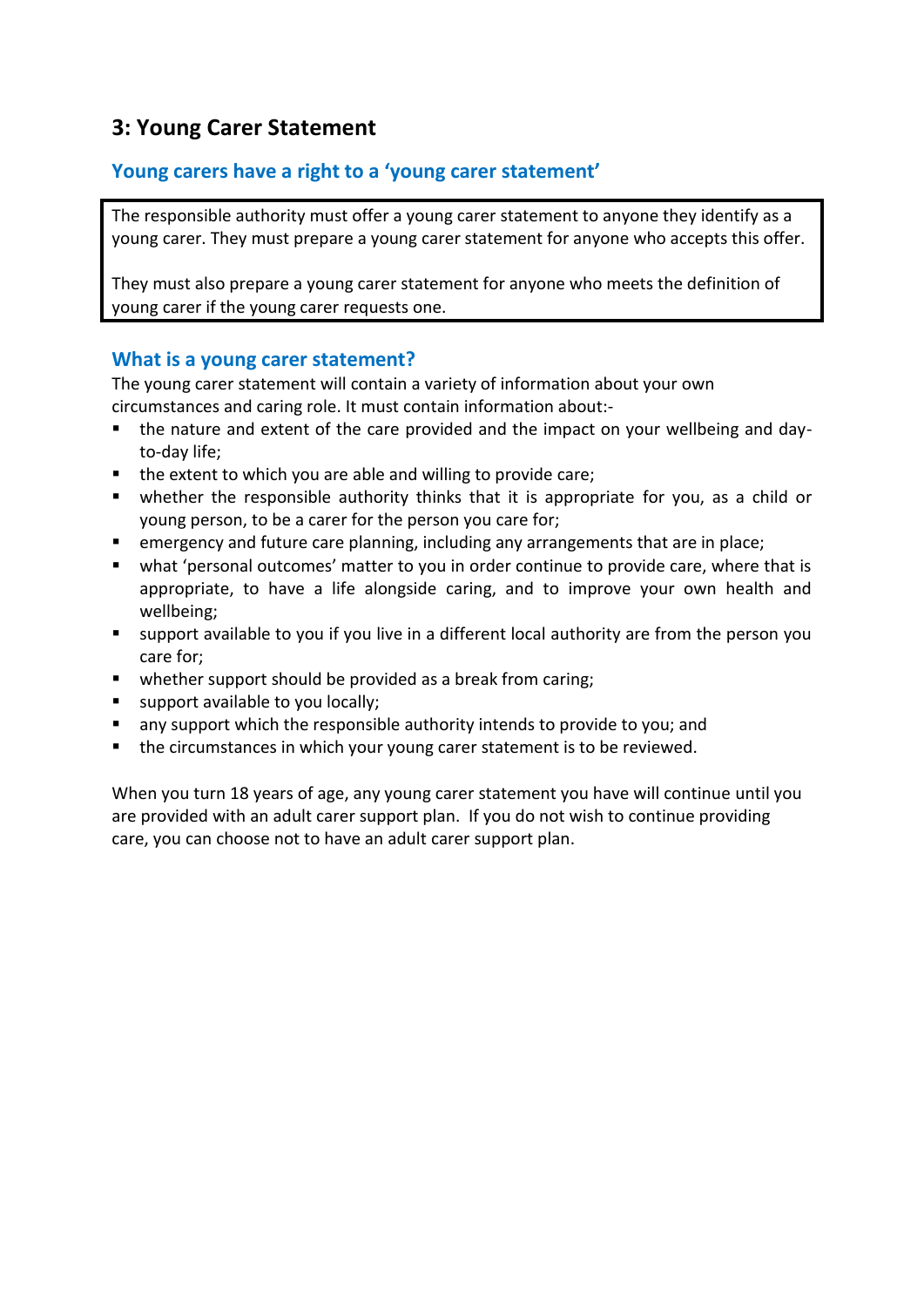## **3: Young Carer Statement (continued)**

#### **Who is responsible?**

Your local authority<sup>3</sup> will normally be responsible for offering you a young carer statement. They will agree with you when and how the young carer statement conversation is to take place.

It may not always be your local authority that prepares the young carer statement. The 'responsible authority' can also be:-

- $\blacksquare$  the health board where a young carer is a pre-school child<sup>4</sup>;
- **a** another local authority where a young carer attends a local authority school away from the area they normally live; or
- the young carer's grant-aided school or independent school.

The responsible authority will normally provide a copy of the young carer statement to you and any other person you request, unless there is a reason that they decide this would not be appropriate. For example, it might not be considered appropriate (or there may not be consent) to share sensitive medical information about the person you care for.

 3 In many cases this will be a duty for the Integration Authority – see Glossary.

<sup>&</sup>lt;sup>4</sup> There are relatively small numbers of young carers of pre-school age. However, the Act does not set a minimum age for being a young carer as four and five year-olds will be both pre-school and school age children. The emphasis is to remove any inappropriate caring role.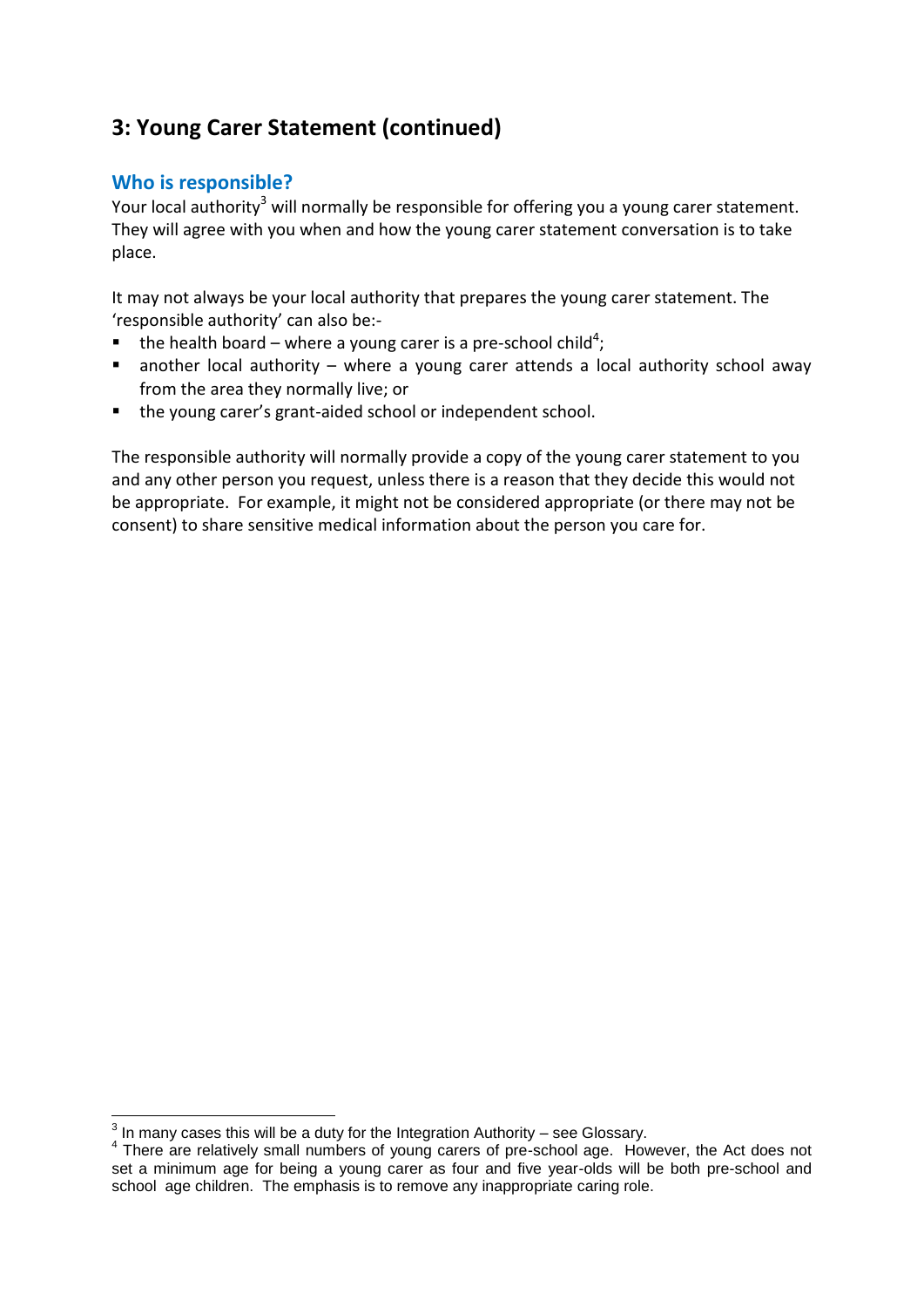## **4: Support as a carer**

## **Carers have a right to support to meet any 'eligible needs'**

The responsible local authority must provide support to any carer who has identified needs (which meet local eligibility criteria) that cannot be met through support provided to the person being cared for, or through general local services.

#### **This means**

The adult carer support plan or young carer statement will identify your needs as a carer.

The local authority will decide if any (or all) of these support needs meet the local eligibility criteria it has set. Your local authority must provide support to meet these 'eligible needs'. This should be done in a way that gives you as much choice and control as you would like<sup>5</sup>.

If your support needs do not meet your local authority's eligibility criteria, then your local authority may still provide support to meet any other needs identified in your adult carer support plan or young carer statement. This support might include access to information and advice; and/or support available in your local community.

If you have eligible needs, the local authority must consider whether breaks from caring should be part of the support you receive.

#### **Who is responsible?**

The local authority<sup>6</sup> where the person you are caring for lives is responsible for providing support to you.

The local authority may ask another organisation to provide support to you on its behalf. This could be, for example: a local or national support service; or voluntary organisation such as a local carers centre.



 5 See Self-directed Support in Scotland<http://www.selfdirectedsupportscotland.org.uk/>

 $6$  In many cases this will be a duty for the Integration Authority – see Glossary.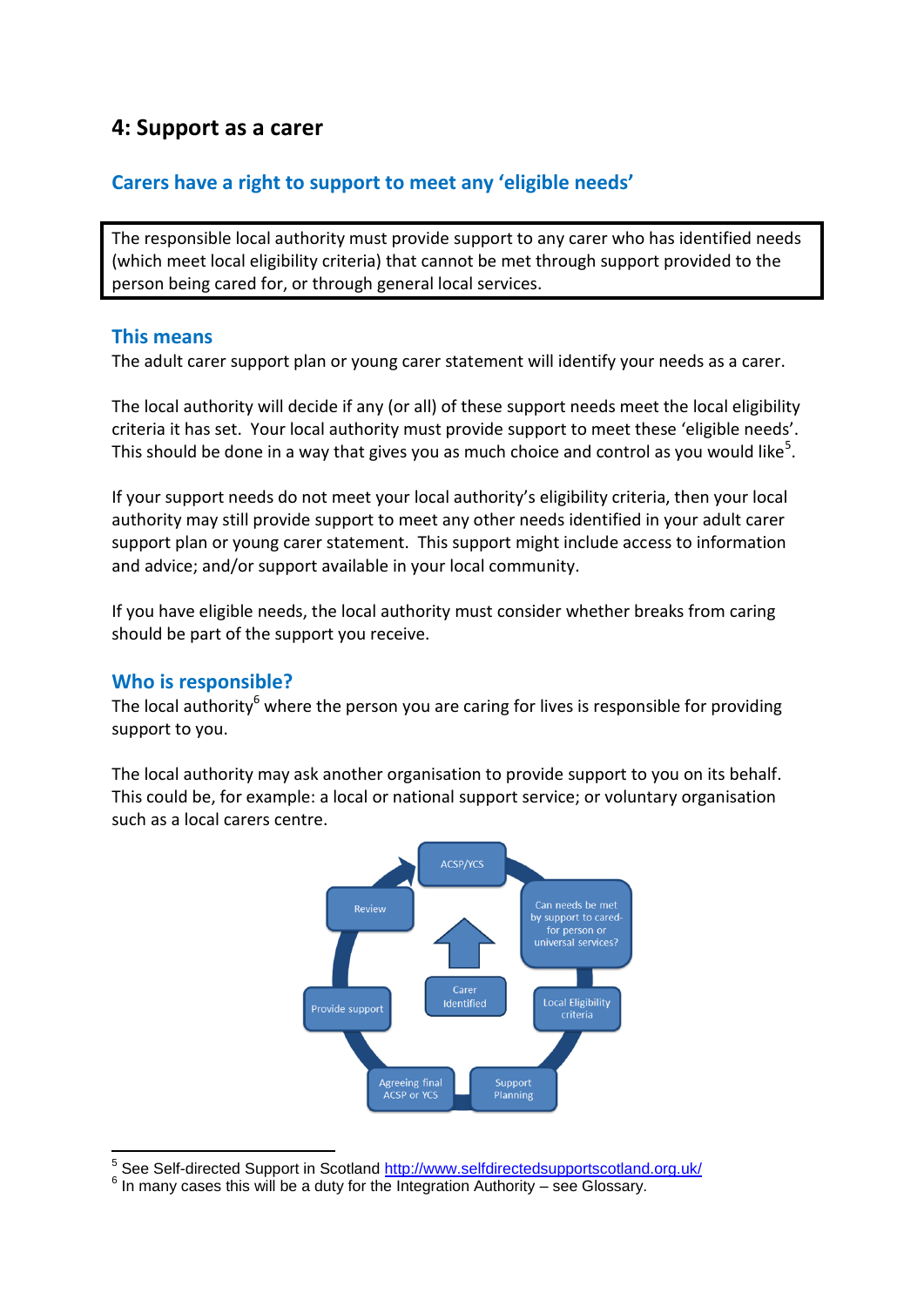## **5: Carer involvement in services**

## **You have a right to be involved in services**

a) Local authorities and health boards must involve carers in planning the carer services they provide.

b) Local authorities must involve carers in assessing their needs for support and providing that support.

c) Local authorities must take carers' views into account in assessing the needs of the person being cared for.

d) Local authorities must consider the views of carers and carer representatives when preparing and reviewing short breaks services statements.

#### **This means**

a) Your local authority and health board must 'take such steps as they consider appropriate' to involve carers and carer representatives in the planning and evaluation of services that support carers. This includes the local authority preparing the local carer strategy. It also includes planning services for people being cared for where those services relate to the care that carers provide.

b) Your local authority must involve you in assessing your needs for support and decisions about how any such support is to be provided. These issues will normally be included in the conversation as part of your adult carer support plan or young carer statement.

c) Your local authority must take your views into account in assessing the needs of the person being cared for, as far as that is 'reasonable and practical'. They must also take account of the care that you are providing, or intend to provide. This means, for example, if you are able to provide care in the evening but not during the daytime, the support needs of the person you are caring for should be considered with this in mind.

d) Each local authority must consider the views of carers and carer representatives when preparing and reviewing their short breaks services statement. This will help to ensure that the statement remains fit for purpose and appropriate to the needs of local carers.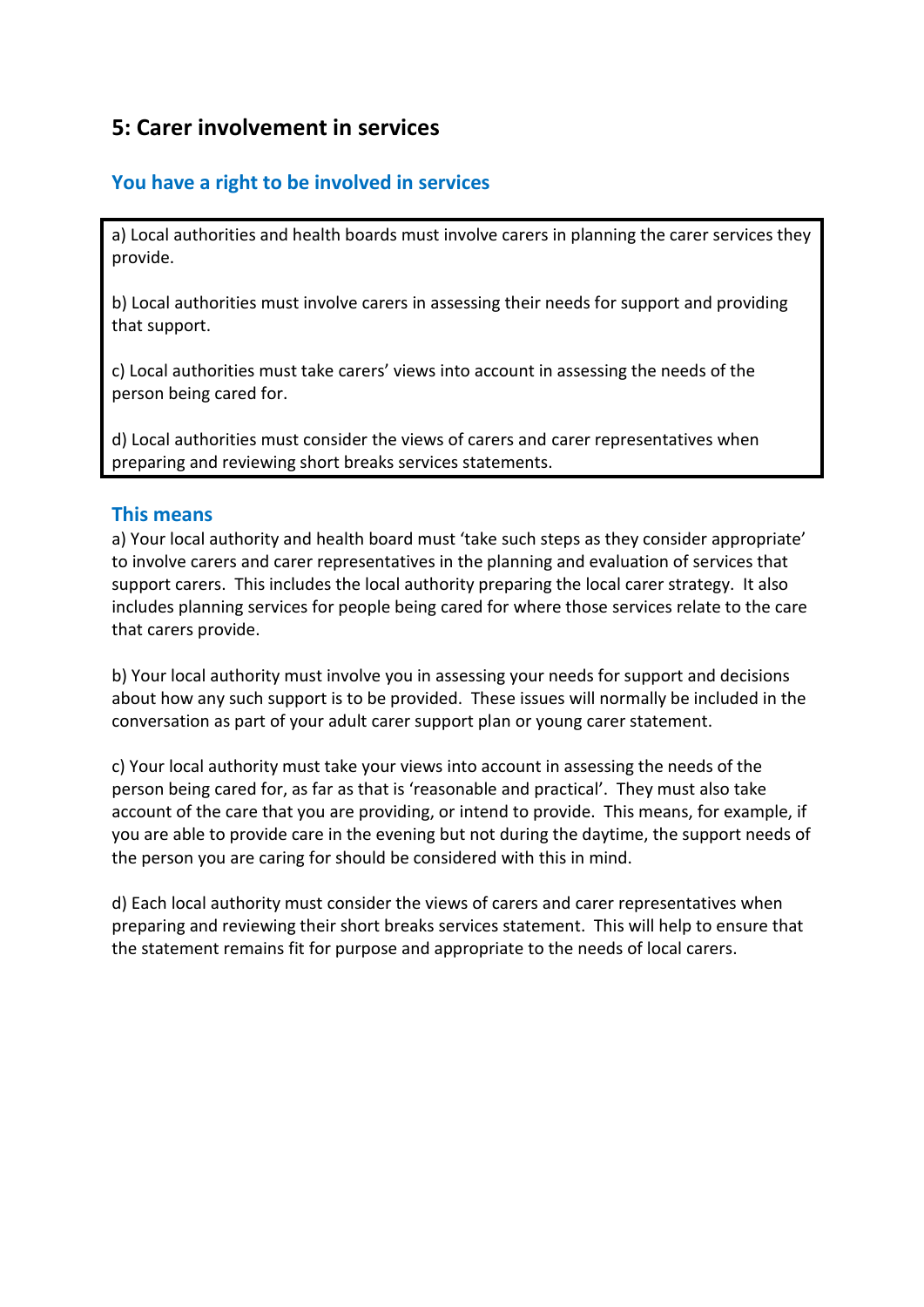## **5: Carer involvement in services (continued)**

#### **Who is responsible?**

a) All local authorities and health boards have a responsibility to listen to the views of carers in the strategic planning of carer services. Carer representatives and carer organisations may do this on your behalf.

b) and c) The local authority<sup>7</sup> where the person you are caring for lives is responsible for involving you in decisions about support for you and the person you care for.

d) As part of the requirement to establish and maintain an information and advice service for carers, each local authority is responsible for considering the views of carers and carer representatives in its area when preparing and reviewing their short breaks services statement.

 7 In many cases this will be a duty for the Integration Authority – see Glossary.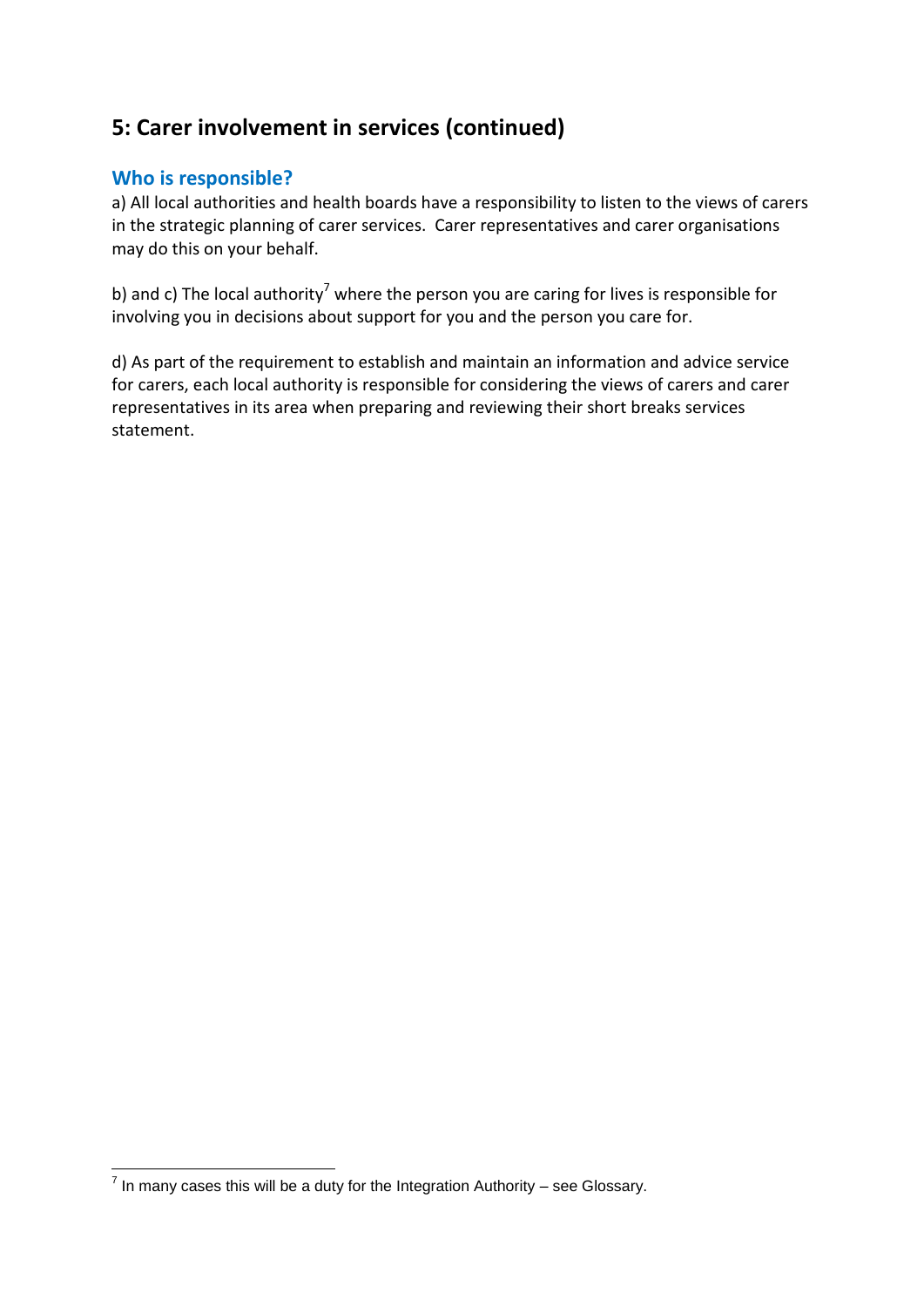## **6: Hospital discharge**

## **Carers have a right to be involved in the hospital discharge process of the person they are or are going to be caring for**

Each health board must ensure that, before a cared-for person is discharged from hospital, it involves you in the discharge of the cared-for person.

#### **This means**

If the person you are caring for is admitted to hospital, the health board must take appropriate steps to:-

- **If all inform you as soon as it can about when the person you care for is to be discharged;**
- **E** invite your views about the discharge; and
- take your views into account when planning the discharge (as far as 'reasonable and practical').

This can be for either a planned (e.g., routine treatment) or unscheduled admission (e.g., emergency operation) to hospital. This applies where it is likely that you will be providing care after the person you care for has been discharged.

Your involvement in the hospital discharge process must happen whether or not the person you are caring for moves from hospital to their normal home. There may be circumstances where they move from hospital to, for example:-

- a care home:
- another NHS facility for further treatment or rehabilitation; or
- **I** in the case of mental health patients, to a lower security hospital.

#### **Who is responsible?**

It is the responsibility of the health board<sup>8</sup> discharging the person you are caring for to involve you in the hospital discharge process.

It is important that health and social care professionals begin a conversation with you at the earliest opportunity, so you are able to share knowledge and information. Having early conversations will help to plan for appropriate support to be put in place for you and the person you care for following discharge.

The health board discharging the person you are caring for may not necessarily be the one where they normally live. In these circumstances, the health board in which the cared-for person is receiving treatment must involve you in the discharge process.

 8 In many cases this will be a duty for the Integration Authority – see Glossary.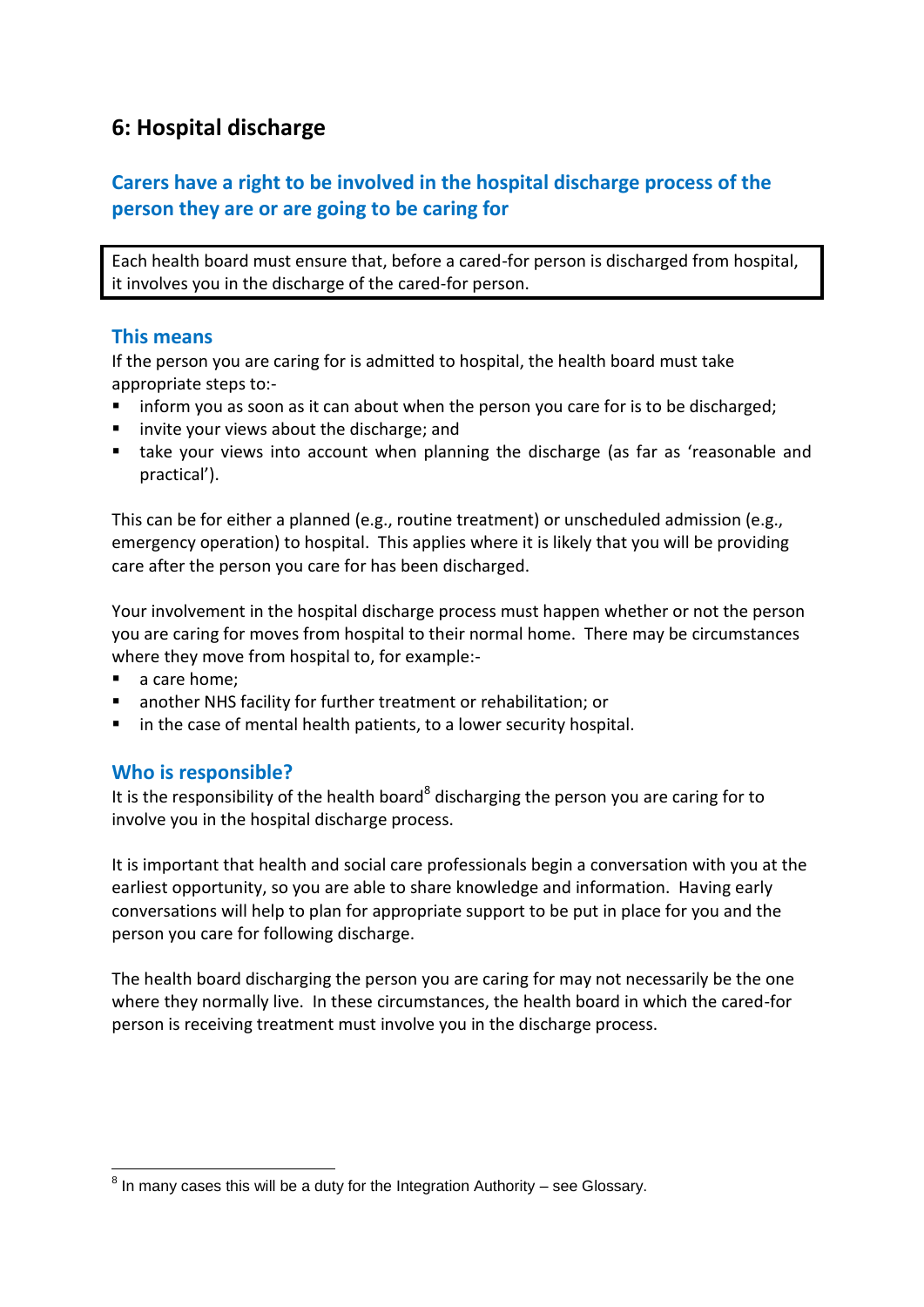## **Glossary**

#### **the Act**

■ The Carers (Scotland) Act 2016

#### **adult carer support plan**

 Replaces the "Carer's Assessment" for adult carers and sets out a carer's identified personal outcomes, identified needs for support (if any), and any other support that the responsible local authority is to provide to the carer.

#### **eligible needs**

- **F** These are the needs for support identified in the adult carer support plan or young carer statement, to enable a carer to achieve their personal outcomes which:
	- $\circ$  cannot be met through services available to the cared-for person, or through services generally available to people in the area of the responsible local authority or where the carer lives;
	- o and also meet the local eligibility criteria.

#### **Integration Authority**

 An Integration Authority is the body that is responsible for planning integrated care. It will decide which integrated services will be provided, how they will be funded and what they should look like.

It can (and in many cases must) direct the Health Board and local authority to deliver those services. The body that acts as the Integration Authority for a particular area will be determined by reference to the model of integration used in that area.

#### **local eligibility criteria**

The criteria to be set and published by each local authority<sup>9</sup>. Used to determine whether the local authority is required to provide support to meet an individual carer's identified needs.

#### **personal outcomes**

 These include outcomes which, if achieved, would enable a carer to provide care for the cared for person. They should be outcomes that matter to the individual carer which may include, for example, having a life alongside caring and looking after the carer's own health and wellbeing.

#### **responsible authority**

 The body responsible for preparing a young carer statement. This can be either a health board, local authority, or directing authority of a grant-aided or independent school.

#### **young carer statement**

 A new document for young carers which sets out a young carer's identified personal outcomes, identified needs for support (if any) and any other support that the responsible authority is to provide to the young carer.

 9 In many cases, this is a duty for the Integration Authority.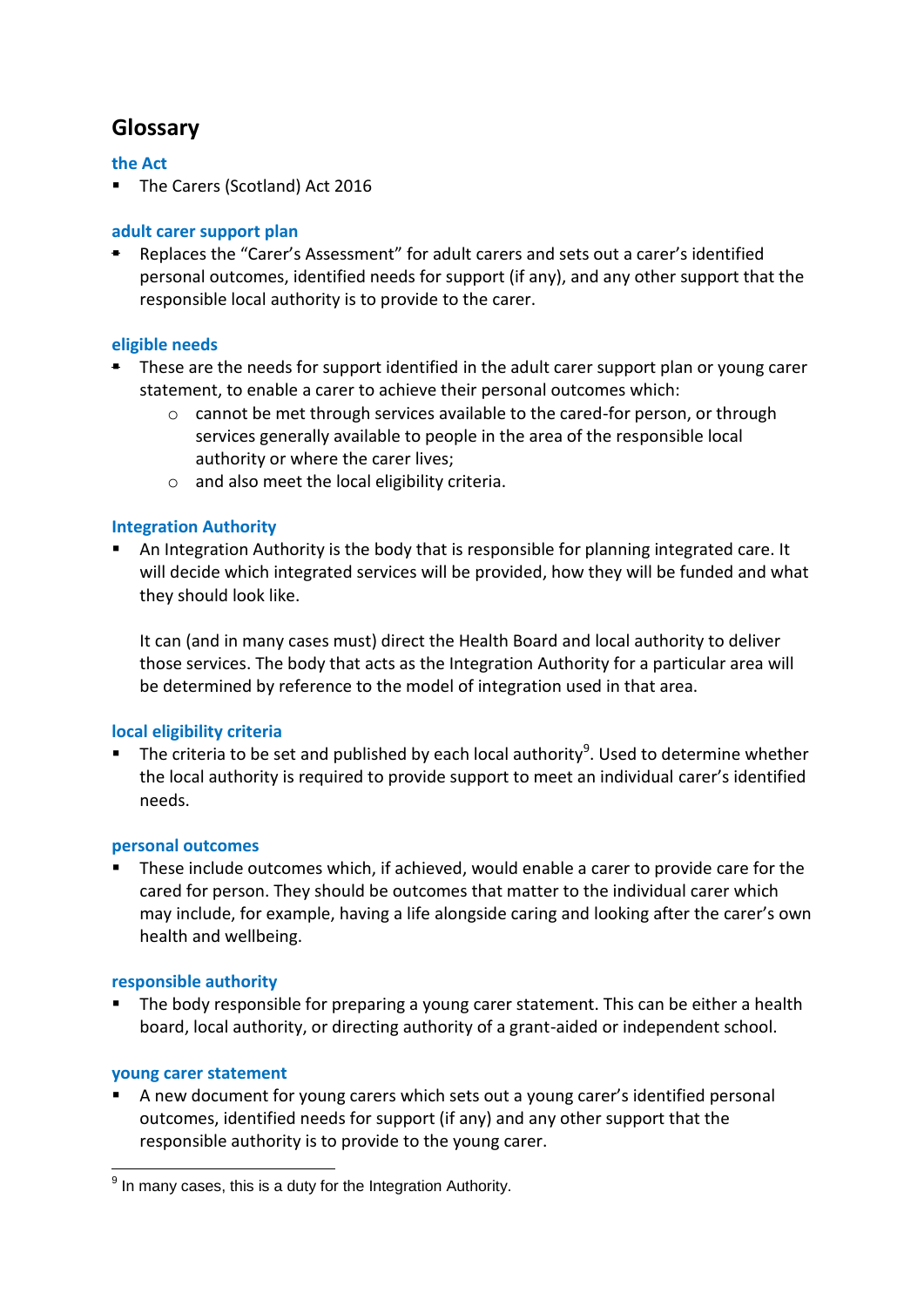## **Helpful Contacts**

In some cases, you may not agree about a decision or the way in which a support service is provided to you or the person you care for.

It is important to know where you can go to find appropriate advice and guidance.

You can access information through your local authority or health board, who will also have their own resolution and complaints handling procedure.

Below are some of the other organisations that you may wish to approach for information.

#### **Useful organisations and information services:**

**Care Information Scotland T:** 0800 011 3200 **W:** [www.careinfoscotland.scot](http://www.careinfoscotland.scot/) **Care Inspectorate T:** 0345 600 9527 **W:** [www.careinspectorate.com](http://www.careinspectorate.com/) **National Kinship Care Website for Scotland T:** 0131 334 8512 **W:** [www.kinship.scot](http://www.kinship.scot/) **NHS Inform T:** 0800 22 44 88 **W:** [www.nhsinform.scot](http://www.nhsinform.scot/) **Scottish Care T:** 01292 270 240 **W:** [www.scottishcare.org](http://www.scottishcare.org/) **Scottish Human Rights Commission T:** 0131 244 3550 **W:** [www.scottishhumanrights.com/](http://www.scottishhumanrights.com/) **Scottish Information Commissioner T:** 01334 464 610 **W:** [www.itspublicknowledge.info](http://www.itspublicknowledge.info/)